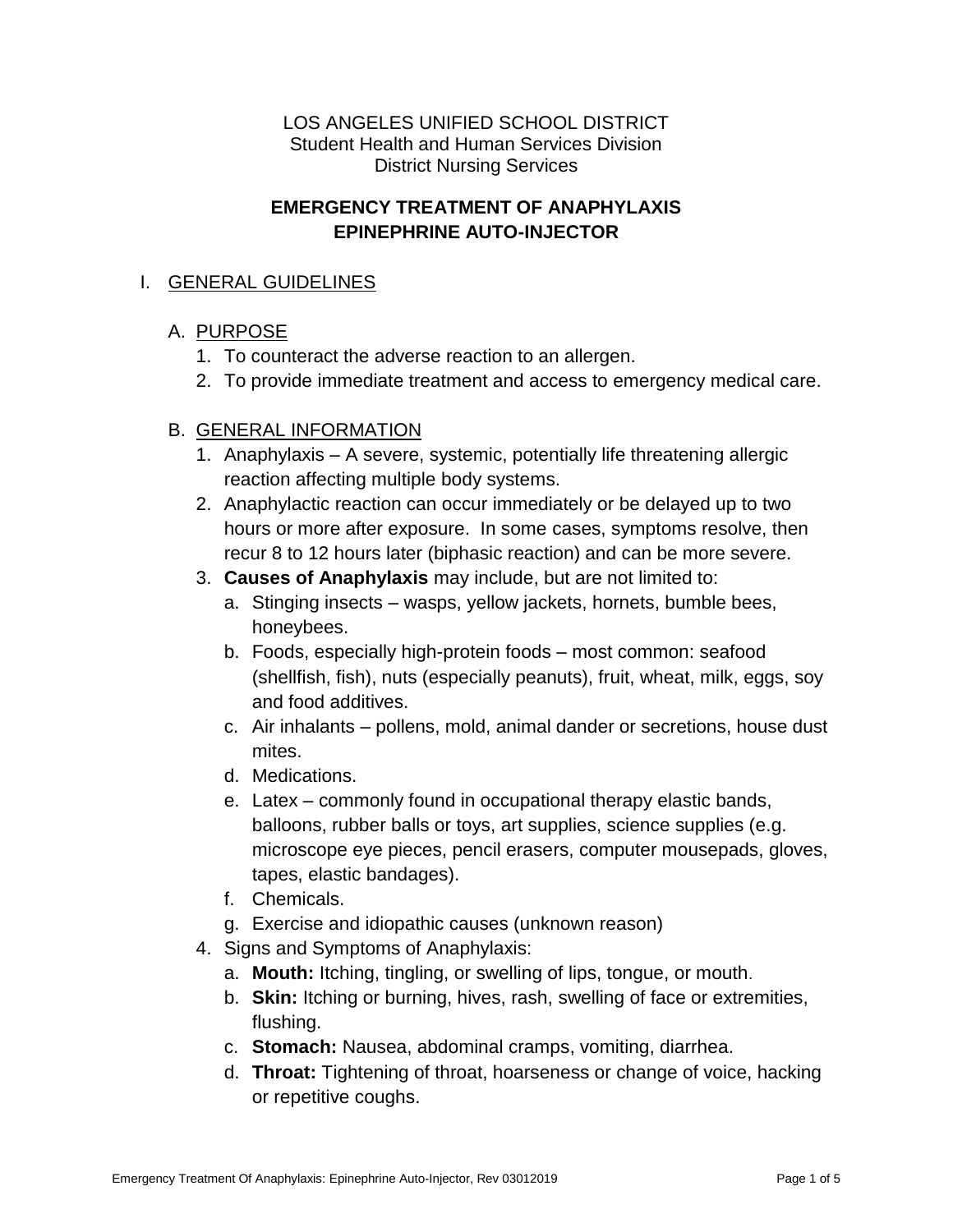- e. **Lung:** Shortness of breath, wheezing, chest pain/tightness, nasal flaring or complaints of not being able to "catch my breath".
- f. **Heart:** Weak or thread pulse, low blood pressure, paleness, blueness, general body weakness, dizziness, fainting/unconsciousness.
- g. **Other:** Localized or general body swelling apprehension, anxiety, red/itchy/watery eyes, excessive sneezing, nasal congestion.
- 5. Allergic reactions may also be delayed and present as joint pain, aches and/or localized inflammation days after exposure. In these cases, the student should be referred to their licensed healthcare provider.
- 6. Epinephrine is the most effective treatment of anaphylaxis. A common side effect is an increased heart rate and slight tremor.
- 7. There are no contraindications to the use of epinephrine for lifethreatening allergic reactions. An antihistamine, corticosteroid or bronchodilator may be prescribed to further reduce symptoms after emergency treatment.
- 8. Epinephrine cartridge window should be examined periodically to ensure that the solution is colorless, contains no floating particles and has not expired. Solutions that are discolored, contain particles or are expired must be replaced.
- 9. **Call 911 for all individuals who receive Emergency Epinephrine.**
- 10.The school nurse in collaboration with the healthcare provider, the school staff, parents, and student develops an emergency care plan.

# C. PERSONNEL

- 1. School nurse.
- 2. Designated and trained school personnel with current CPR certification under indirect supervision of the school nurse.

# D. EQUIPMENT

- 1. Provided by parent:
	- a. Epinephrine Auto-Injector(s) i.e. EpiPen and EpiPen Jr. Auto-Injector(s)
	- b. Other prescribed medications.
	- c. Antiseptic wipes if ordered (e.g. alcohol wipes)
- 2. Provided by the school:
	- a. Disposable non-latex gloves
	- b. Sharps container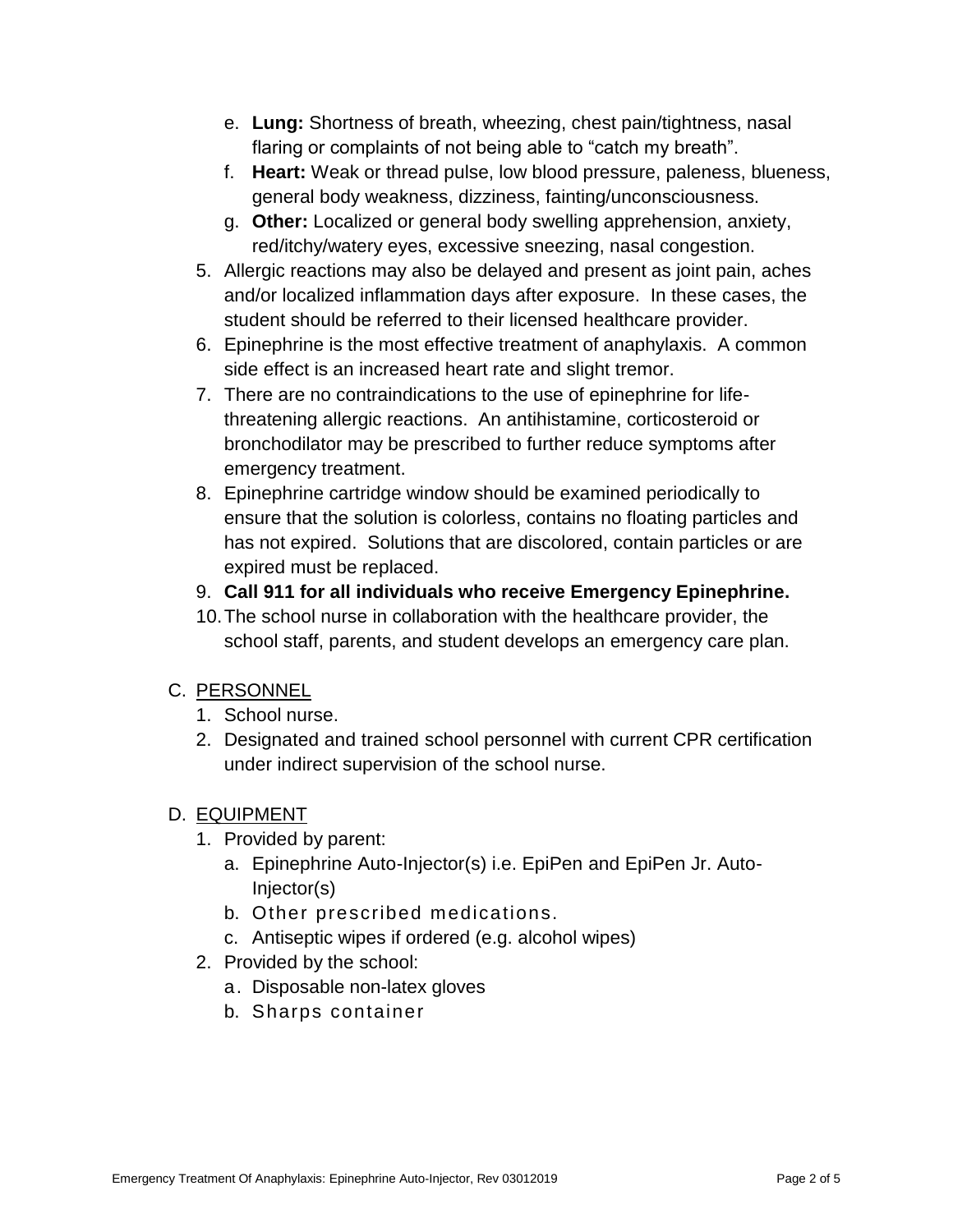# II. PROCEDURE

| <b>ESSENTIAL STEPS</b>                                                                                                                                                                                                                                                                                                                                                                                                                                                                                                                                                                                                                                                                                           | <b>KEY POINTS AND PRECAUTIONS</b>                                                                                                                                                                                                                                                                                                                                                                                                                                                                               |
|------------------------------------------------------------------------------------------------------------------------------------------------------------------------------------------------------------------------------------------------------------------------------------------------------------------------------------------------------------------------------------------------------------------------------------------------------------------------------------------------------------------------------------------------------------------------------------------------------------------------------------------------------------------------------------------------------------------|-----------------------------------------------------------------------------------------------------------------------------------------------------------------------------------------------------------------------------------------------------------------------------------------------------------------------------------------------------------------------------------------------------------------------------------------------------------------------------------------------------------------|
| 1. Determine whether the student has signs<br>or symptoms of anaphylaxis                                                                                                                                                                                                                                                                                                                                                                                                                                                                                                                                                                                                                                         | Stay with the student. Remain calm and<br>reassure student. Calming reduces<br>distribution of allergen in the body.<br>Student is not to be moved unless in<br>immediate danger. Lay student down if<br>tolerated, with lower extremities elevated.                                                                                                                                                                                                                                                            |
| 2. Ask for HELP<br>Direct other adult to call 911 emergency<br>services immediately.                                                                                                                                                                                                                                                                                                                                                                                                                                                                                                                                                                                                                             | Obtain medication from storage location if<br>student does not carry the medication.<br>Notify school administrator and school<br>nurse. School nurse or school administrator<br>will notify the parent.                                                                                                                                                                                                                                                                                                        |
| 3. If able, wash hands and put on<br>disposable gloves.                                                                                                                                                                                                                                                                                                                                                                                                                                                                                                                                                                                                                                                          | Hand sanitizer may be used, if water is<br>not available.                                                                                                                                                                                                                                                                                                                                                                                                                                                       |
| 4. Administer Epinephrine Auto-Injector<br>a. Open and remove the EpiPen from the<br>carrier tube.<br>b. Tip and slide the Auto-Injector from<br>the carrier tube.<br>c. Grasp EpiPen with fist around unit with<br>the orange tip facing downward.<br>d. Pull off the BLUE Safety Release Cap<br>without bending or twisting it.<br>e. Firmly push the orange tip against the<br>middle outer thigh (90 degree angle)<br>until it clicks.<br>HOLD firmly in place against the thigh<br>f.<br>for 10 seconds to deliver the medicine.<br>Remove the auto-injector from the<br>g.<br>thigh.<br>Massage the injection site for 10<br>h.<br>seconds.<br>Place EpiPen, needle first back into<br>i.<br>carrier tube. | Epinephrine acts immediately, but the<br>effects last only 15-20 minutes.<br>Student may feel heart pounding. This is<br>normal.<br>Do NOT remove safety cap release until<br>ready to use auto-injector.<br>EpiPen can be injected through clothing.<br>Never put thumb, fingers, or hand over the<br>tip of auto-injector.<br>The orange tip will extend to cover the<br>needle.<br>Place used auto-injector back in the carrier<br>tube.<br>Note the time Epinephrine was given and<br>vital signs if taken. |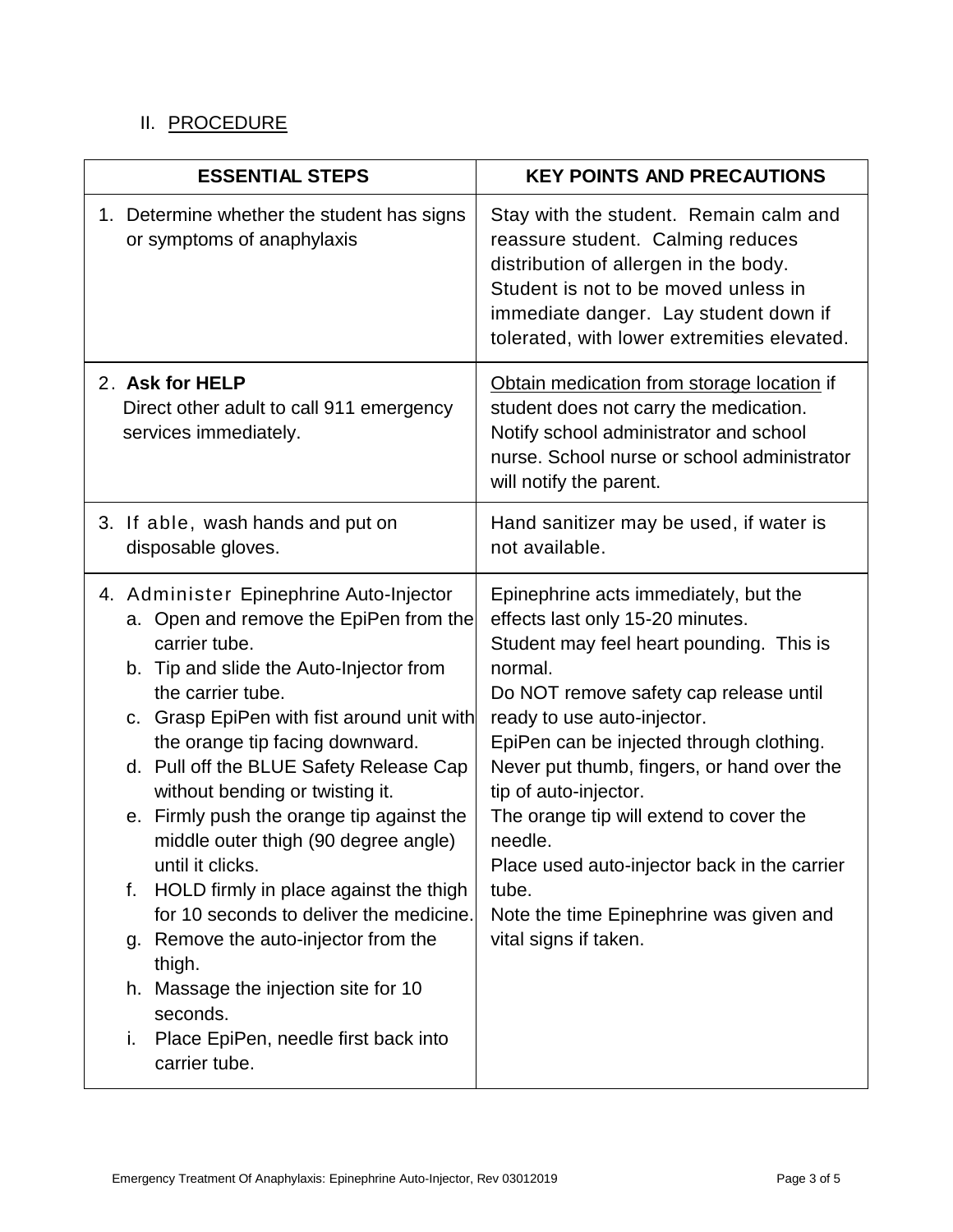| <b>ESSENTIAL STEPS</b>                                                                                                                                                                                                                                                                                                                                         | <b>KEY POINTS AND PRECAUTIONS</b>                                                                                                                                                                                                                                                                                     |
|----------------------------------------------------------------------------------------------------------------------------------------------------------------------------------------------------------------------------------------------------------------------------------------------------------------------------------------------------------------|-----------------------------------------------------------------------------------------------------------------------------------------------------------------------------------------------------------------------------------------------------------------------------------------------------------------------|
| 5. While waiting for Paramedics:<br>a. Stay with the student and observe<br>for signs of shock.<br>b. Cover the student with blanket as<br>needed to maintain normal body<br>temperature.<br>c. Monitor airway and breathing.<br>d. Verify that 911 emergency services<br>has been called.<br>e. Provide CPR if needed.<br>f.<br>If trained, take vital signs. | Signs of Shock are:<br>Rapid, shallow breathing<br>Cold, clammy skin<br>$\bullet$<br>Rapid, weak pulse<br>$\bullet$<br>Dizziness, fainting, or weakness                                                                                                                                                               |
| 6. If the student self-administers EpiPen,<br>trained school personnel need to be<br>notified <b>IMMEDIATELY</b> after self-<br>administration of medication.<br>Call "911" Emergency services.                                                                                                                                                                | School personnel are to remain with<br>student and contact school nurse and site<br>administrator.                                                                                                                                                                                                                    |
| 7. If the reaction is the result of an insect<br>sting, after administering the<br>medication, remove stinger by scraping<br>sideways with a fingernail or a flat, firm<br>object, such as a credit card.<br>Ice pack may be applied to the affected<br>area.                                                                                                  | Do NOT push, pinch, or squeeze the stinger<br>area. This may cause more venom to be<br>released.                                                                                                                                                                                                                      |
| 8. Paramedics may administer additional<br>epinephrine when they arrive.                                                                                                                                                                                                                                                                                       | Expended auto-injector in the carrier tube is<br>given to paramedic.<br>Provide written information: Dose, route,<br>time(s) of medication administration, vitals if<br>taken and all information regarding<br>exposure to allergen and student's reaction.<br>A copy of emergency card maybe given to<br>paramedics. |